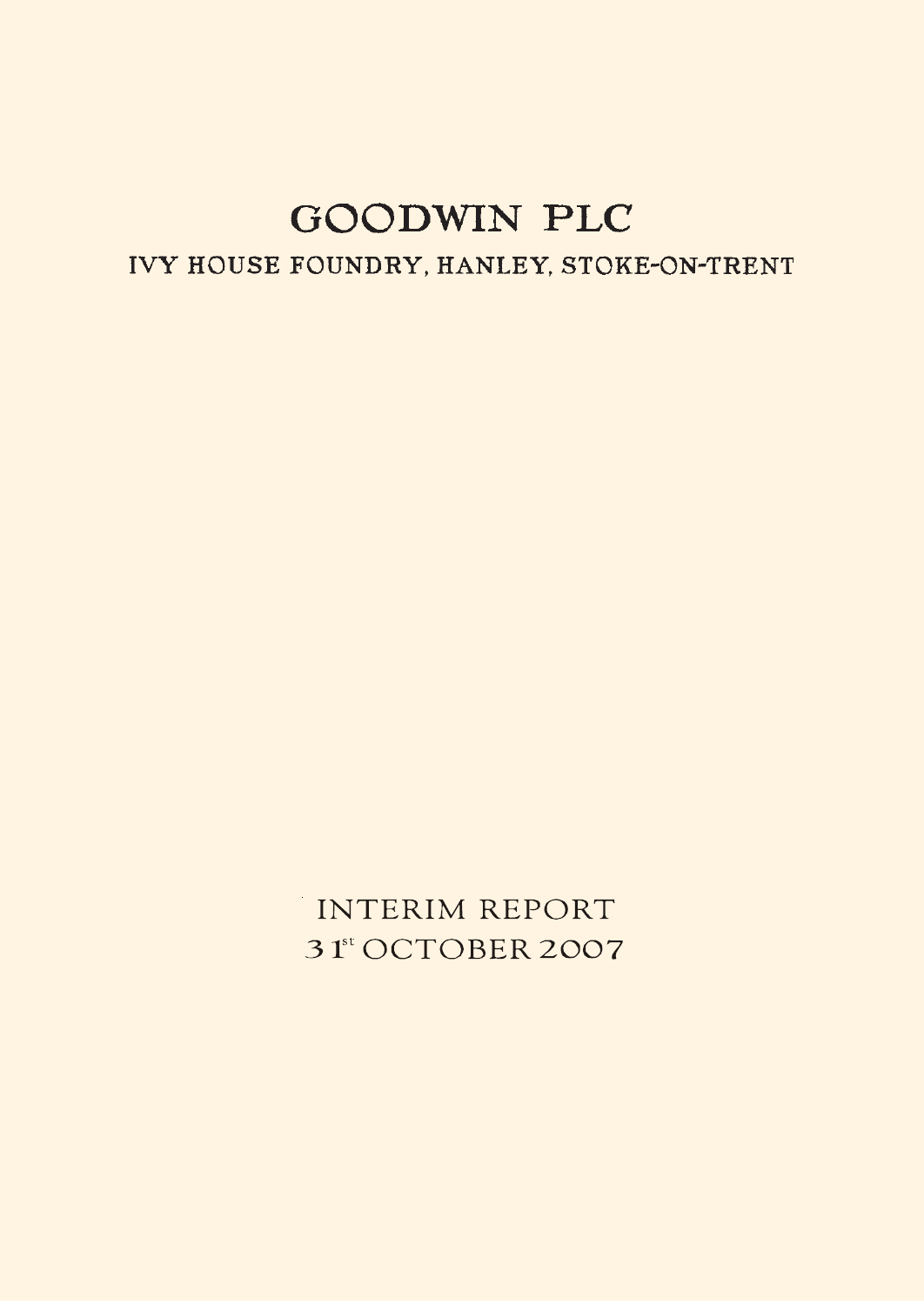### CONDENSED CONSOLIDATED INTERIM FINANCIAL STATEMENTS for the half year ended 31st October 2007

### CHAIRMAN'S STATEMENT

I am pleased to report that the pre-tax profits for the Group for the six month period ending 31st October 2007 were £4.37 million (2006: £2.83 Million), an increase of 54% on a revenue of £34.96 million which is up 15% on the same period last financial year.

The order books of all Group companies remain buoyant and it would be surprising if the current level of activity were to drop in the second half of the year. The Group's continued investment in terms of time and money in order to develop manufacturing and sales operations in the rapidly expanding Pacific Basin countries is progressively resulting in a larger proportion of Group profits emanating from this region and the Board considers this effort will position the Group well in future years.

Goodwin Steel Castings continues to win multi million dollar orders for valves and components for use in high efficiency electrical power generating plant, be it in China, India or the USA.

Goodwin International, having recently expanded its range of check valves to include the nozzle check valve to complement its dual plate check valve, and with its new sister company in Germany, Noreva GmbH, is expected yet again this year to win record levels of orders from the oil, gas and LNG industries world wide which have an impressive five year investment programme to keep pace with the increasing world demand.

The Refractory Engineering Division with manufacturing units in the UK, Thailand, China and India continues to expand and we are starting now to see economies of scale benefits, especially with our new UK vermiculite facility which is scheduled to be fully commissioned in January 2008.

Internet Central has engineered a hardware/software platform that provides a stable leading edge technology voice over internet protocol (VOIP) telephone exchange system that is now being sold through a growing number of distribution channels, which should enable this company to continue its growth in turnover and profitability.

The Board continues to investigate opportunities of achieving additional growth in terms of turnover and profitability but it remains Board policy that the Group should finance any such growth from its own profit streams and that expansion would be in areas where our experience and core skills can be discerningly utilised.

The Group continues to invest and carry out research into products that will result in reduced environmental pollution. This is especially the case for products that are needed to improve the efficiency of coal and gas fired power stations which represent over 65% of world power generating capacity.

John W Goodwin Chairman

21st December 2007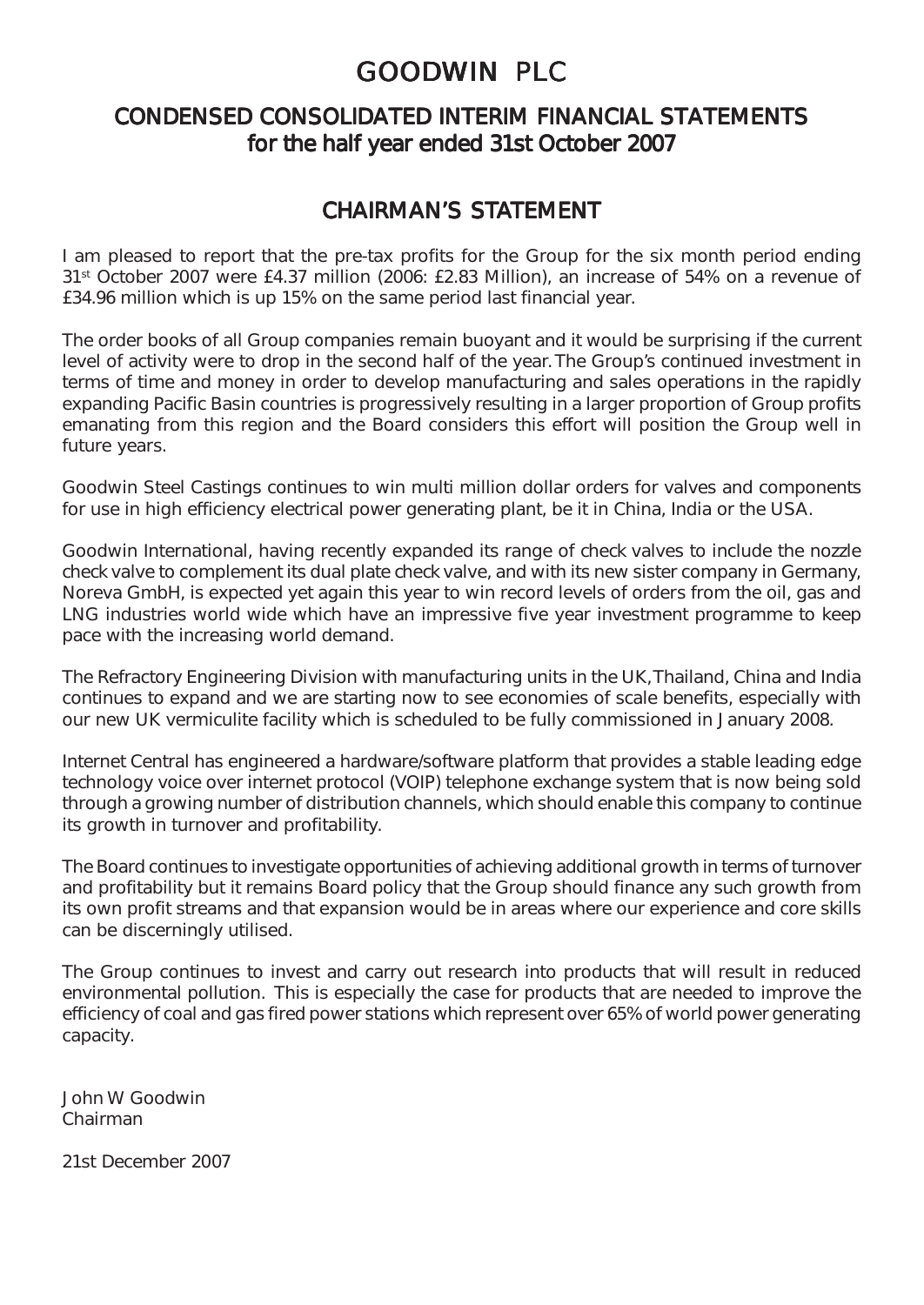### CONDENSED CONSOLIDATED INTERIM FINANCIAL STATEMENTS for the half year ended 31st October 2007

### Management report

During the six months to 31st October 2007 the Group has manufactured products for customers whose markets are very much driven by environmental needs.

The Group has continued to invest in research with a view to protecting its niche market in the power generation industry. The emphasis is firmly placed on researching and supplying products which when incorporated into our customers' plants give the benefit of reduced  $CO<sup>2</sup>$  emissions.

Within the oil, gas and LNG industries the last six months have seen dramatic rises in fuel costs and this has created more investment opportunities and a greater need for the valves we manufacture. The Group's investment in vermiculite, used in many insulating applications has been significant and with the imminent commissioning of our new facility in the UK, we hope to be in a good position to meet an encouraging demand stimulated by the much higher energy costs and grants for energy saving. This new £2 million facility will be commissioned in January 2008.

The incidence of flooding seems to be rising and during the period one particular flood in South Yorkshire and another to the north of Birmingham knocked out the internet connectivity for thousands of users. This really brought home the dependency on the internet for communications by both business and domestic users. In addition to this BT made clear their plans for converting existing telephone exchanges away from ISDN and advertised the technology changes coming using voice over internet protocol (VOIP) for the 21st century. Our internet company has led the way locally for providing multiple resilient internet connectivity (having initially thought about denial of access to areas in the event of a disaster such as bird flu). The result was that many customers who lost connectivity through flooding had alternative backup routes provided by Internet Central, which has also launched a leading telephone exchange for VOIP in the last 6 months.

Our overseas subsidiaries have been growing at rates in excess of the GDP growth rates in their domestic economies. During the period there have been no exceptional or material adverse events and no changes to composition of the Group.

Two intellectual property infringement cases have been pursued via litigation and have been successful. The Group will continue to actively protect its intellectual property.

### Financial Highlights

|                                              | <b>Unaudited</b><br>Half year to<br>31 <sup>st</sup> October<br>2007 | Unaudited<br>Half year to<br>31 <sup>st</sup> October<br>2006 | Audited<br>Year ended<br>30 <sup>th</sup> April<br>2007 |
|----------------------------------------------|----------------------------------------------------------------------|---------------------------------------------------------------|---------------------------------------------------------|
| <b>Consolidated Results</b>                  | £m                                                                   | £m                                                            | £m                                                      |
| Sales Revenue                                | 34.96                                                                | 30.51                                                         | 65.31                                                   |
| <b>Operating Profit</b>                      | 4.84                                                                 | 3.11                                                          | 7.76                                                    |
| Profit before tax                            | 4.37                                                                 | 2.83                                                          | 7.04                                                    |
| Profit after tax                             | 3.04                                                                 | 1.95                                                          | 4.84                                                    |
| Capital Expenditure<br>Net debt *            | 1.72<br>9.00                                                         | 1.81<br>7.12                                                  | 2.68<br>8.99                                            |
| *Bank and lease borrowings less cash on hand |                                                                      |                                                               |                                                         |
| Earnings per share (Basic and Diluted)       | 40.42p                                                               | 26.40 <sub>p</sub>                                            | 65.1p                                                   |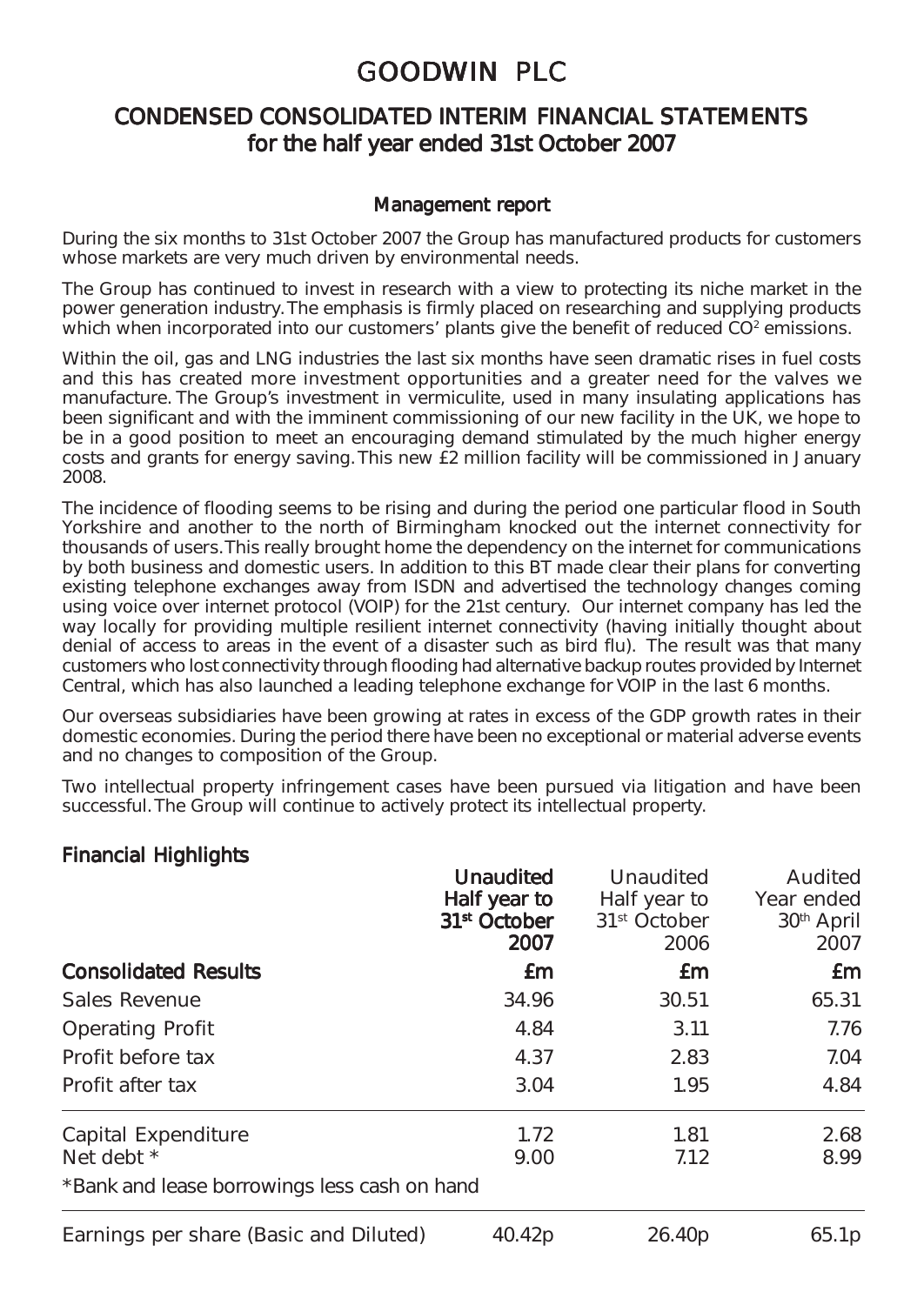### CONDENSED CONSOLIDATED INTERIM FINANCIAL STATEMENTS for the half year ended 31st October 2007

#### Revenue: up by 15%

Sales revenue was £34.96 million, which represents a 15% increase over the £30.51 million achieved during the same period last year. The Group's markets showed healthy overall trends during the first half of 2007 driven by significant revenue growth in almost all the Group's segments. We are pleased to report that our newly acquired subsidiary, Noreva GmbH, is performing well. As can be seen from the segmental analysis, the geographical spread shows a more balanced input from territories throughout the world.

### Operating Profit: up by 56%

The operating profit for the 6 months of £4.84 million represents an increase of 56% over the £3.11 million achieved during the 6 months to 31st October 2006. Increased gross margins and control of overhead costs have combined to generate the significant improvement in the operating profit.

### Net Debt

Despite the sustained growth in the Group's turnover and the significant investment made by the Group (both fixed assets and external acquisitions) the overall level of debt remains modest in relation to the net assets of the Group. As reported in the Group's full year accounts, the directors consider that the market value of the Group's freehold land and buildings is in excess of the values disclosed in the Group balance sheet.

### Report on Expected Developments

This report describes the expected developments of the Group during the year ended 30<sup>th</sup> April 2008. The report may contain forward-looking statements and information based on current expectations, and assumptions and forecasts made by the Group. These expectations and assumptions are subject to various known and unknown risks, uncertainties and other factors, which could lead to substantial differences between the actual future results, financial performance and the estimates and historical results given in this report. Many of these factors are outside the Group's control. The Group accepts no liability to publicly revise or update these forward-looking statements or adjust them to future events or developments, whether as a result of new information, future events or otherwise, except to the extent legally required.

### 2008 Outlook

The outlook remains buoyant and we remain enthusiastic about our products and our markets. It is hoped that Government policy on carbon emissions in steel making will not jeopardise the tremendous contribution our Group is making in the UK to the world wide reduction of carbon emissions from power stations.

We are concerned about the planning and electricity availability in the UK and long term we believe in the urgent need for nuclear power. Now the Government has announced its intent to allocate specific sites, we intend to continue our representation and learning within this field to provide an indigenous component supply capability. The Group already has supplied components into this industry.

Despite the continuing weakness of the US Dollar the Group currently sees no reason to expect a deterioration in performance during the second half of the financial year.

### Responsibility statement of the directors in respect of the half-yearly financial report

The directors confirm to the best of their knowledge that this condensed set of financial statements has been prepared in accordance with International Accounting Standard 34, 'Interim Financial Reporting', as adopted by the European Union and that the Interim Management Report and condensed financial statements include a fair review of the information required by Disclosure and Transparency Rules 4.2.7 and 4.2.8 of the United Kingdom's Financial Service Authority.

J. W. Goodwin Chairman 21st December 2007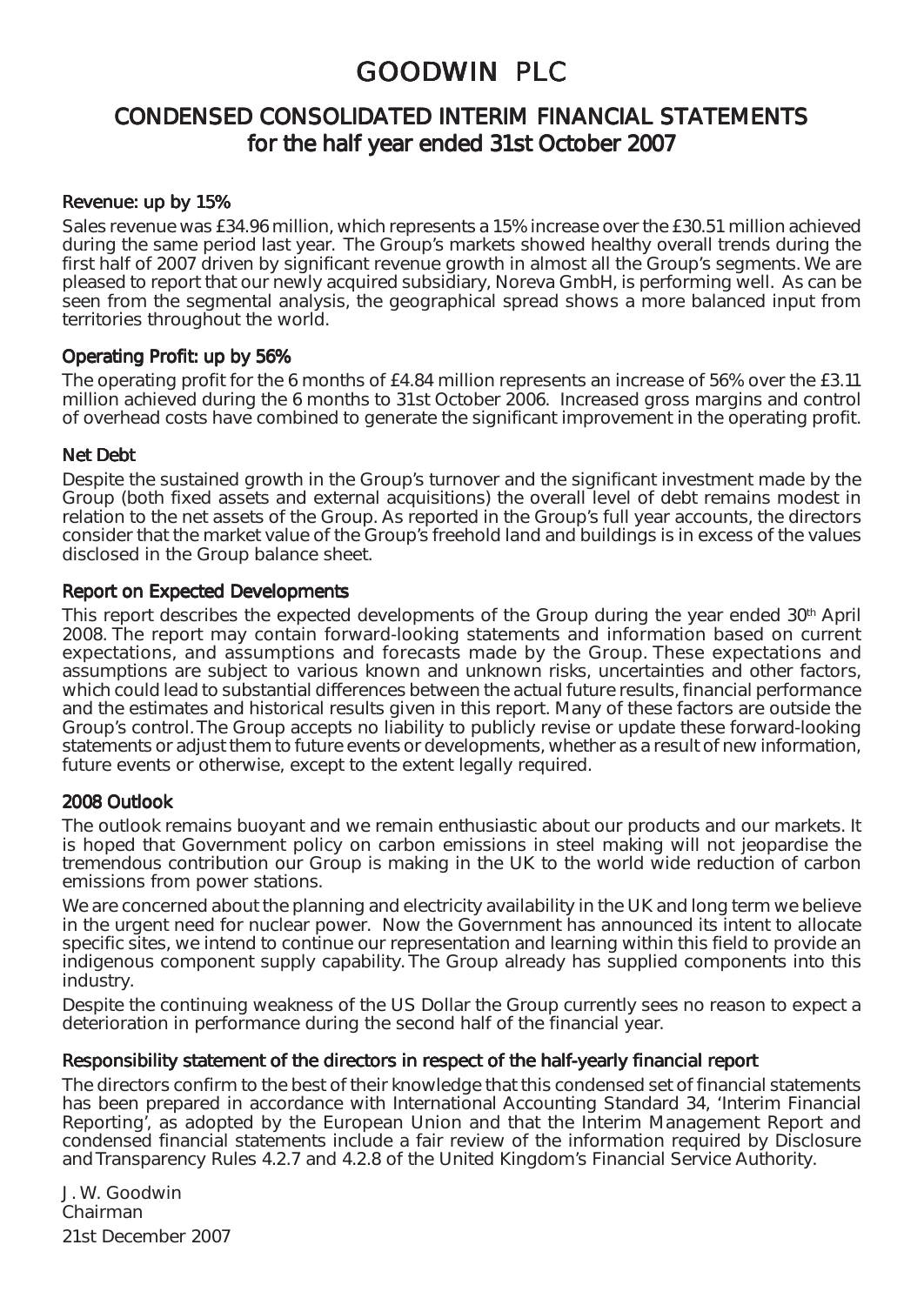### CONDENSED CONSOLIDATED INTERIM FINANCIAL STATEMENTS for the half year ended 31st October 2007

| <b>Continuing operations</b><br>Revenue<br>Cost of sales              | <b>Unaudited</b><br>Half year to<br>31st October<br>2007<br>£000<br>34,958<br>(25, 395) | Unaudited<br>Half year to<br>31st October<br>2006<br>£000<br>30,509<br>(23, 117) | Audited<br>Year ended<br>30th April<br>2007<br>£000<br>65,314<br>(50, 135) |
|-----------------------------------------------------------------------|-----------------------------------------------------------------------------------------|----------------------------------------------------------------------------------|----------------------------------------------------------------------------|
| <b>Gross profit</b>                                                   | 9,563                                                                                   | 7.392                                                                            | 15,179                                                                     |
| <b>Distribution costs</b><br>Administrative expenses                  | (1,401)<br>(3,320)                                                                      | (935)<br>(3, 349)                                                                | (1,903)<br>(5, 518)                                                        |
| <b>Operating profit</b>                                               | 4,842                                                                                   | 3,108                                                                            | 7,758                                                                      |
| Financial expenses                                                    | (474)                                                                                   | (280)                                                                            | (716)                                                                      |
| Profit before taxation                                                | 4,368                                                                                   | 2,828                                                                            | 7,042                                                                      |
| Tax on profit                                                         | (1, 328)                                                                                | (874)                                                                            | (2, 198)                                                                   |
| Profit after taxation                                                 | 3,040                                                                                   | 1,954                                                                            | 4,844                                                                      |
| Attributable to:<br>Equity holders of the parent<br>Minority interest | 2,910<br>130                                                                            | 1,901<br>53                                                                      | 4,687<br>157                                                               |
| Profit for the period                                                 | 3,040                                                                                   | 1,954                                                                            | 4,844                                                                      |
| Basic and diluted earnings per ordinary share                         | 40.42p                                                                                  | 26.40p                                                                           | 65.10p                                                                     |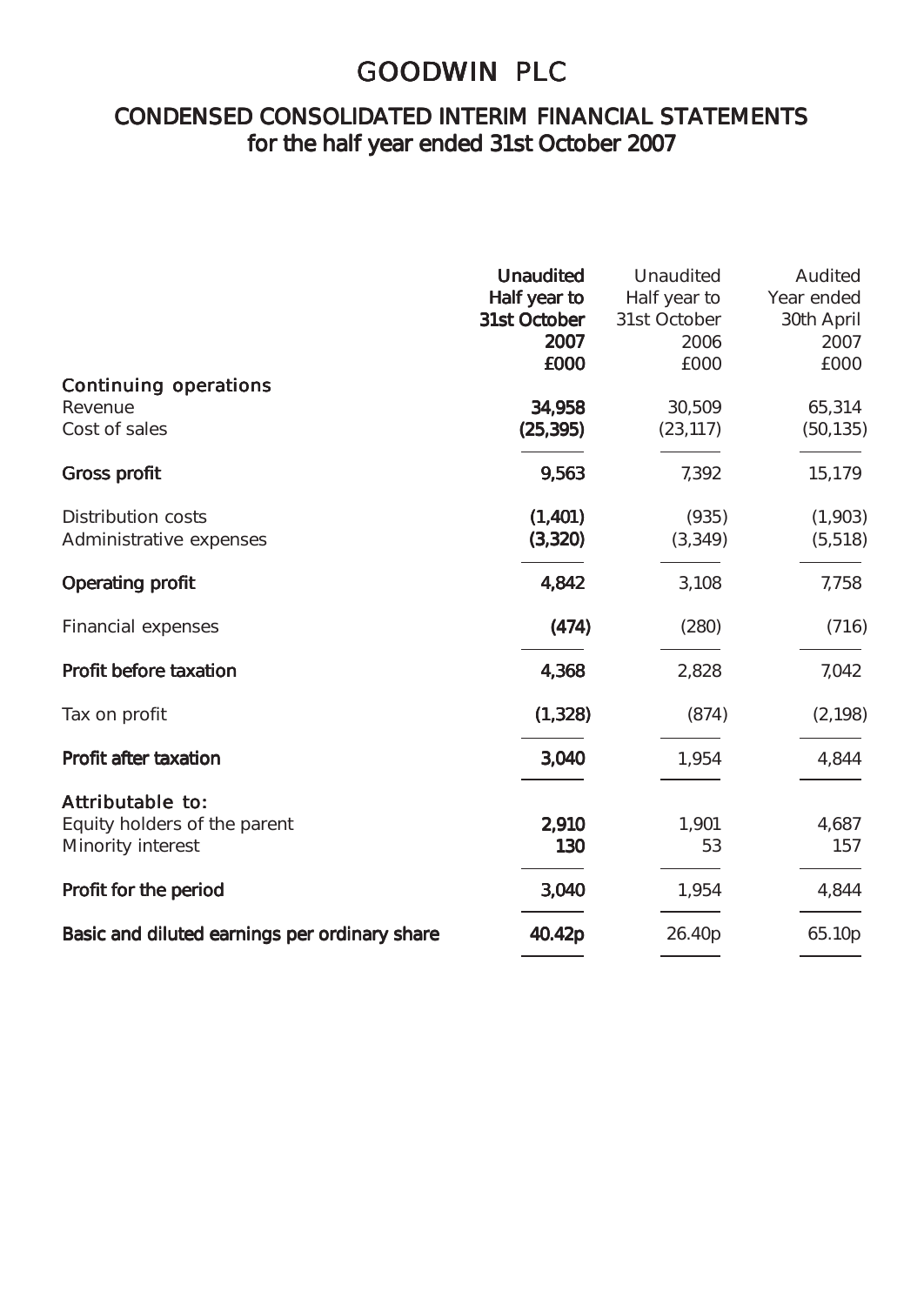## CONDENSED CONSOLIDATED INTERIM FINANCIAL STATEMENTS for the half year ended 31st October 2007

### Condensed consolidated interim statement of recognised income and expense for the half year ended 31st October 2007

|                                                                                                                             | <b>Unaudited</b><br>Half year to<br>31st October<br>2007<br>£000 | Unaudited<br>Half year to<br>31st October<br>2006<br>£000 | Audited<br>Year ended<br>30th April<br>2007<br>£000 |
|-----------------------------------------------------------------------------------------------------------------------------|------------------------------------------------------------------|-----------------------------------------------------------|-----------------------------------------------------|
| Foreign exchange translation differences<br>Effective portion of changes in fair value of cash                              | (11)                                                             | (47)                                                      | 9                                                   |
| flow hedges                                                                                                                 | 917                                                              | 390                                                       | 589                                                 |
| Change in fair value of cash flow hedges transferred<br>to profit or loss<br>Tax on income and expenses recognised directly | (94)                                                             | (780)                                                     | (935)                                               |
| in equity                                                                                                                   | (211)                                                            | 117                                                       | 104                                                 |
| Net income and expense recognised directly<br>in equity                                                                     | 601                                                              | (320)                                                     | (233)                                               |
| Profit for the period                                                                                                       | 3,040                                                            | 1,954                                                     | 4,844                                               |
| Total recognised income and expense                                                                                         | 3,641                                                            | 1,634                                                     | 4,611                                               |
| Total recognised income and expense for the<br>period is attributable to:                                                   |                                                                  |                                                           |                                                     |
| Equity holders of the parent<br>Minority interest                                                                           | 3,511                                                            | 1,581                                                     | 4,454                                               |
|                                                                                                                             | 130                                                              | 53                                                        | 157                                                 |
|                                                                                                                             | 3,641                                                            | 1,634                                                     | 4,611                                               |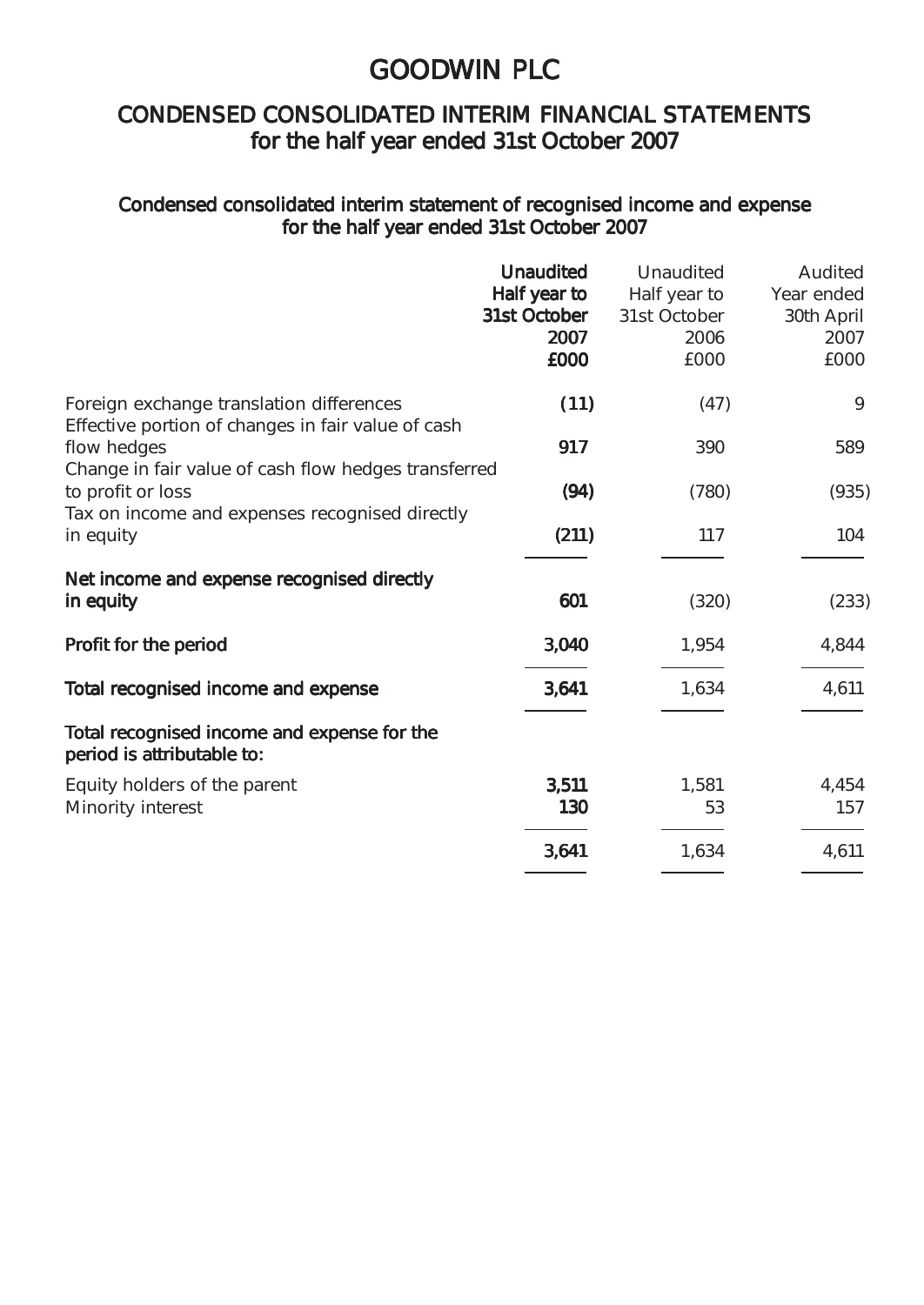## CONDENSED CONSOLIDATED INTERIM FINANCIAL STATEMENTS for the half year ended 31st October 2007

### Condensed consolidated interim balance sheet at 31st October 2007

|                                                     | <b>Unaudited</b>     | Unaudited            | Audited            |
|-----------------------------------------------------|----------------------|----------------------|--------------------|
|                                                     | Half year to         | Half year to         | Year ended         |
|                                                     | 31st October<br>2007 | 31st October<br>2006 | 30th April<br>2007 |
|                                                     | £000                 | £000                 | £000               |
| <b>Non-current assets</b>                           |                      |                      |                    |
| Property, plant and equipment                       | 14,188               | 12,097               | 13,305             |
| Intangible assets                                   | 4,815                | 327                  | 5,050              |
|                                                     |                      |                      |                    |
|                                                     | 19,003               | 12,424               | 18,355             |
| <b>Current assets</b>                               |                      |                      |                    |
| Inventories                                         | 14,405               | 12,512               | 14,367             |
| <b>Financial assets</b>                             | 20,862               | 15,216               | 17,186             |
| Cash and cash equivalents                           | 470                  | 514                  | 412                |
|                                                     | 35,737               | 28,242               | 31,965             |
| <b>Total assets</b>                                 | 54,740               | 40,666               | 50,320             |
| <b>Current liabilities</b>                          |                      |                      |                    |
| Bank overdraft                                      | 2,922                | 6,564                | 2,493              |
| Other interest-bearing loans and borrowings         | 5,622                | 396                  | 5,626              |
| Trade and other payables                            | 16,994               | 12,532               | 16,598             |
| Tax payable                                         | 1,276                | 707                  | 1,303              |
|                                                     | 26,814               | 20,199               | 26,020             |
| <b>Non-current liabilities</b>                      |                      |                      |                    |
| Other interest-bearing loans and borrowings         | 959                  | 677                  | 1,280              |
| Deferred consideration                              | 1,558                |                      | 1,509              |
| Deferred tax liabilities                            | 1,652                | 1,429                | 1,395              |
|                                                     | 4,169                | 2,106                | 4,184              |
| <b>Total liabilities</b>                            | 30,983               | 22,305               | 30,204             |
| <b>Net assets</b>                                   | 23,757               | 18,361               | 20,116             |
| Equity attributable to equity holders of the parent |                      |                      |                    |
| Share capital                                       | 720                  | 720                  | 720                |
| <b>Translation reserve</b>                          | 22                   | (23)                 | 33                 |
| Cash flow hedge reserve                             | 1,296                | 653                  | 684                |
| Retained earnings                                   | 21,120               | 16,524               | 18,210             |
|                                                     | 23,158               | 17,874               | 19,647             |
| <b>Minority interest</b>                            | 599                  | 487                  | 469                |
| Total equity                                        | 23,757               | 18,361               | 20,116             |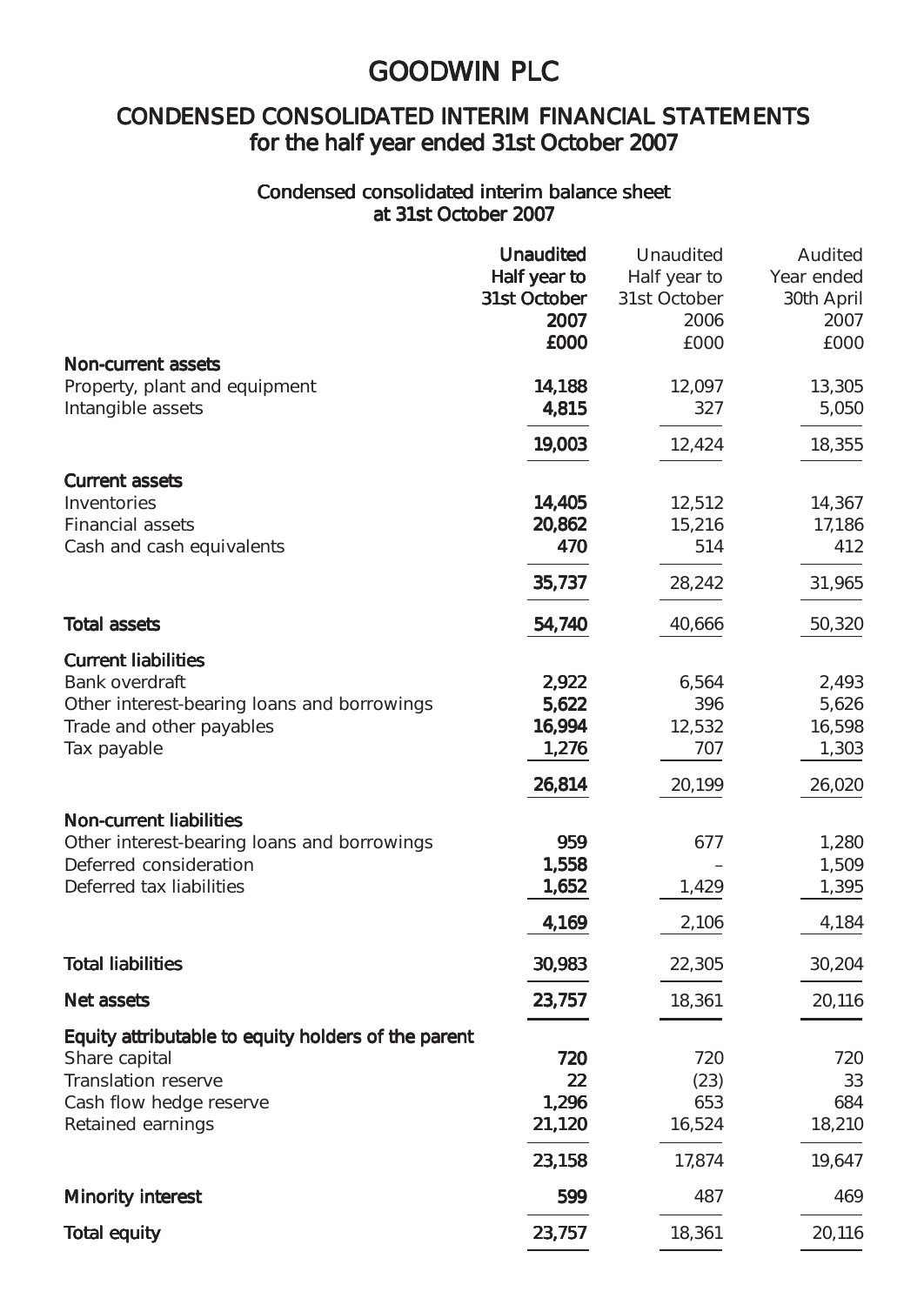### CONDENSED CONSOLIDATED INTERIM FINANCIAL STATEMENTS for the half year ended 31st October 2007

### Condensed consolidated interim cash flow statement for the half year ended 31st October 2007

|                                                                               | <b>Unaudited</b>  | Unaudited    | Audited        |
|-------------------------------------------------------------------------------|-------------------|--------------|----------------|
|                                                                               | Half year to      | Half year to | Year ended     |
|                                                                               | 31st October      | 31st October | 30th April     |
|                                                                               | 2007              | 2006         | 2007           |
|                                                                               | £000              | £000         | £000           |
| Cash flow from operating activities<br>Profit for the year                    | 3,040             | 1,954        | 4,844          |
| Adjustments for:                                                              |                   |              |                |
| Depreciation                                                                  | 843               | 767          | 1,495          |
| Amortisation of intangible assets                                             | 235<br>474        | 26<br>280    | 101<br>716     |
| Financial expense<br>Loss on sale of property, plant and equipment            | 2                 | 8            | 9              |
| Tax expense                                                                   | 1,328             | 874          | 2,198          |
| Operating profit before changes in working                                    |                   |              |                |
| capital and provisions                                                        | 5,922             | 3,909        | 9,363          |
| Increase in trade and other receivables                                       | (3,073)           | (1,966)      | (2,910)        |
| Decrease/(Increase) in inventories                                            | 15                | (2, 242)     | (1, 736)       |
| (Decrease)/Increase in trade and other payables                               |                   | 457          |                |
| (excluding payments on account)<br>Increase/(Decrease) in payments on account | (1, 215)<br>1,811 | (537)        | (597)<br>1,793 |
|                                                                               |                   |              |                |
| Cash generated from operations                                                | 3,460             | (379)        | 5,913          |
| Interest paid                                                                 | (439)             | (261)        | (657)          |
| Corporation tax paid                                                          | (1,309)           | (920)        | (1,768)        |
| Interest element of finance lease obligations                                 | (35)              | (19)         | (59)           |
| Net cash from operating activities                                            | 1,677             | (1,579)      | 3,429          |
| Cash flow from investing activities                                           |                   |              |                |
| Proceeds from sale of property, plant and equipment                           | 5                 | 7            | 25             |
| Acquisition of property, plant and equipment                                  | (1,721)           | (1, 287)     | (2, 403)       |
| Acquisition of customer list                                                  |                   |              | (880)          |
| Acquisition of subsidiary net of cash acquired                                |                   |              | (2,739)        |
| Net cash from investing activities                                            | (1,716)           | (1,280)      | (5,997)        |
| Cash flows from financing activities                                          |                   |              |                |
| Payment of capital element of finance lease obligations                       | (328)             | (156)        | (382)          |
| Dividends paid                                                                |                   |              | (1,100)        |
| Proceeds of new loans                                                         |                   | -            | 5,000          |
| Net cash from financing activities                                            | (328)             | (156)        | 3,518          |
| Net (decrease)/increase in cash and cash equivalents                          | (367)             | (3,015)      | 950            |
| Opening cash and cash equivalents                                             | (2,081)           | (3,024)      | (3,024)        |
| Effect of exchange rate fluctuations on cash held                             |                   | (11)         | (7)            |
|                                                                               | (4)               |              |                |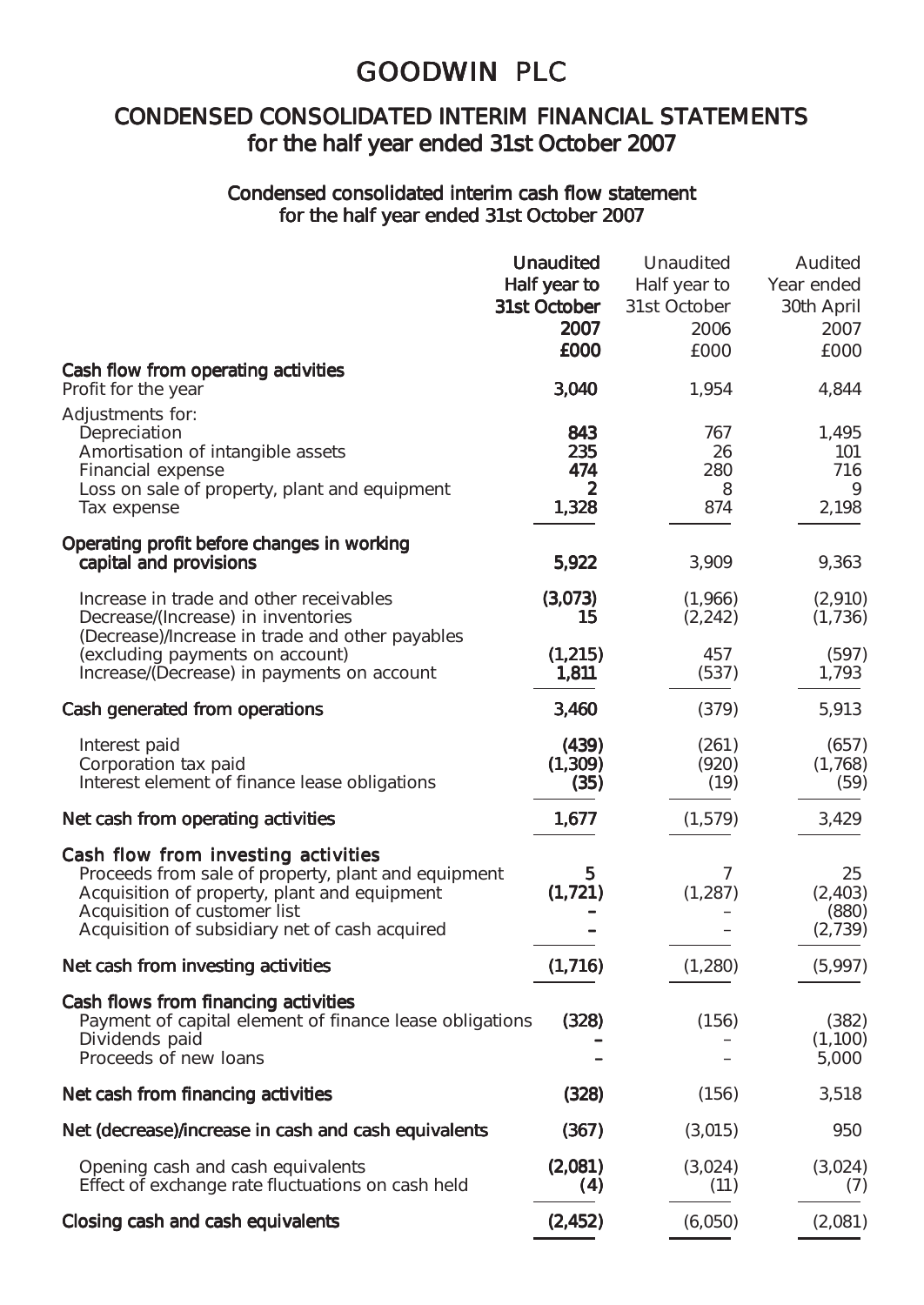### CONDENSED CONSOLIDATED INTERIM FINANCIAL STATEMENTS for the half year ended 31st October 2007

#### **Notes**

### **to the condensed consolidated interim financial statements**

### 1 Reporting entity

Goodwin PLC (the "Company") is a company incorporated in the UK. The condensed consolidated interim financial statements of the Company as at and for the six months ended 31st October 2007 comprise the Company and its subsidiaries (together referred to as the "Group").

The consolidated financial statements of the Group as at and for the year ended 30th April 2007 are available upon request from the Company's registered office at Ivy House Foundry, Hanley, Stoke on Trent ST1 3NR or via the Company's web site: www.goodwin.co.uk

#### 2 Statement of compliance

These condensed consolidated interim financial statements have been prepared in accordance with International Financial Reporting Standard (IFRS) IAS 34 Interim Financial Reporting as adopted in the EU. They do not include all of the information required for full annual financial statements, and should be read in conjunction with the consolidated financial statements of the Group as at and for the year ended 30th April 2007.

The financial information for the six months ended 31st October 2007 and the comparative figures for the six months ended 31st October 2006 have not been audited or reviewed. The summarised financial information in respect of the year ended 30th April 2007 is not the Company's statutory accounts for that financial year. Those accounts, which were prepared under IFRS as adopted in the EU, have been delivered to the Registrar of Companies. The report of the auditor was (i) unqualified; (ii) did not include a reference to any matters to which the auditors drew attention by way of emphasis without qualifying their report, and (iii) did not contain a statement under section 237(2) or section 237(3) of the Companies Act 1985.

These condensed consolidated interim financial statements were approved by the Board of Directors on 21st December 2007.

#### 3 Significant accounting policies

Except as described below, the accounting policies applied by the Group in these condensed consolidated financial statements are the same as those applied by the Group in its consolidated financial statements as at and for the year ended 30th April 2007.

IAS 34 states the tax measurement basis may depart from the basis adopted in the year end accounts. In accordance with IAS 34, the interim tax charge shown in these condensed accounts is based on the estimated full year tax rate for the year ended 30th April 2008 of 29.84% for corporation tax, with deferred tax being provided at a rate of 28%.

#### **Estimates**

The preparation of interim financial statements requires management to make judgements, estimates and assumptions that affect the application of accounting policies and the reported amounts of assets and liabilities, income and expense. Actual results may differ from these estimates.

In preparing these consolidated interim financial statements, the significant judgements made by management in applying the Group's accounting policies and the key sources of estimation uncertainty were the same as those that applied to the consolidated financial statements as at and for the year ended 30th April 2007.